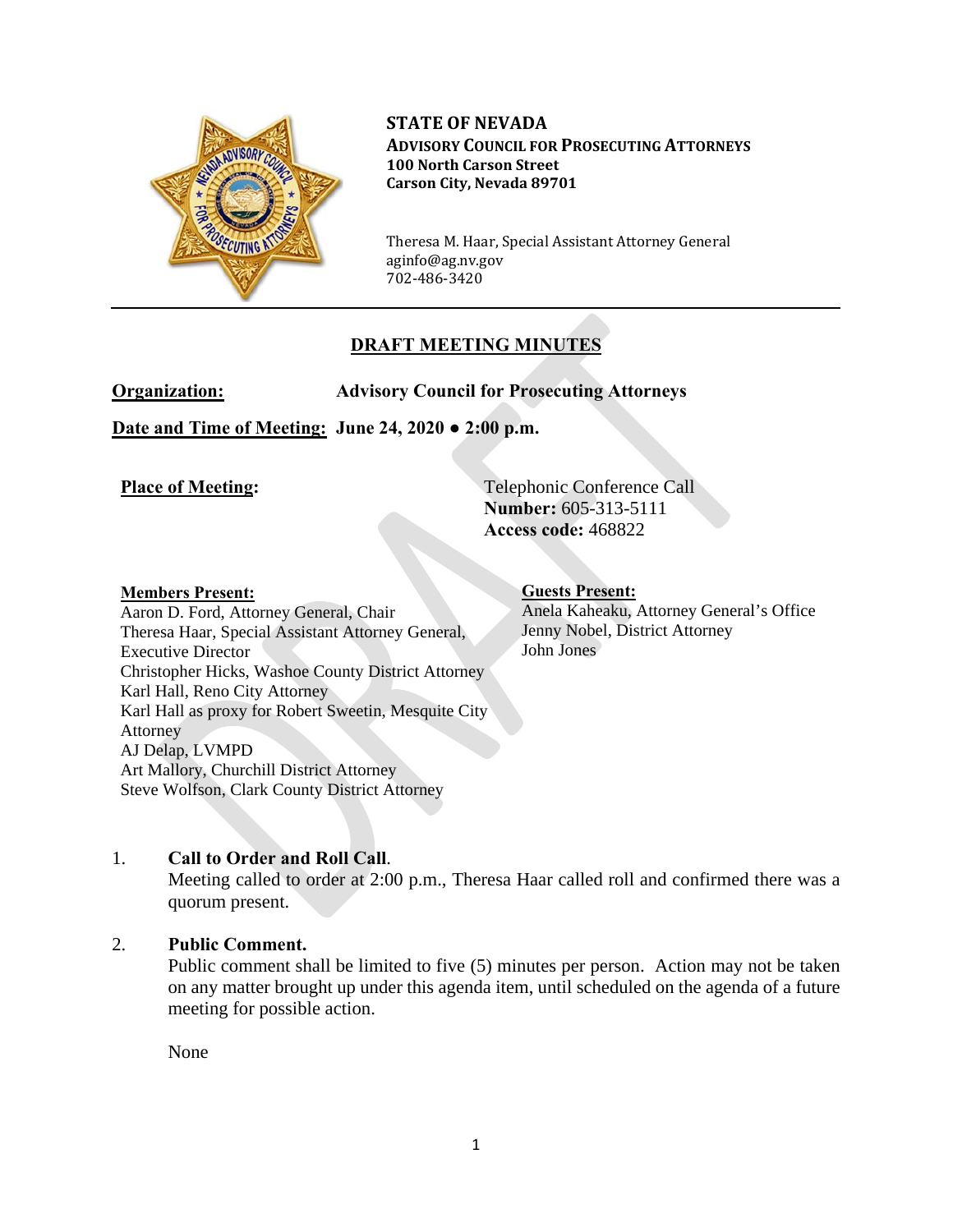3. **Approval of minutes of March 24, 2020 meeting. (For possible action).** (Attachment One (1) – Minutes from March 24, 2020 Meeting).

Mr. Hicks moved to approve the minutes of the March 24, 2020 meeting and Mr. Mallory seconded the motion, with no opposition, the minutes were approved.

4. **Discussion of 2021 Legislative Session BDRs. (For discussion and possible action).** Bill Draft Requests for the 2021 Legislative Session are due to the Legislative Counsel Bureau by September 1, 2020.

Ms. Haar reminds everyone that with everything else going, don't forget that the BDR due dates are upcoming. A couple of people have reached out and asked for the AG to take the lead on some of their BDR's and opens up the meeting for anyone who may have questions or comments regarding the BDR process or anything else regarding the upcoming leg session.

 Ms. Nobel request review of language regarding Chapter 199 of the NRS. Ms. Haar asks about prior conversations regarding language on domestic battery on a pregnant person and confusion on sentencing and if they were looking for review of those items also. Ms. Nobel thanks Ms. Haar for the reminder that they would like the AG to review that language also and will forward her the information. Ms. Haar states that Marsha Blockwood and Nick Vaskov from the City of Henderson have proposed language to deal with post Andersen decision. John Jones had also reached out to discuss larger topics as well.

 John Jones asks if the AG will be taking the lead on post Andersen BDR's or is Assemblywoman Winn be taking the lead. Ms. Haar states that it has not been made clear who is going to be taking the lead as yet.

 Steve Wolfson asks if they, as Nevada Prosecuting Attorney Committee, should consider being proactive with the legislature and perhaps introducing some bills in light of what is happening in the country and rather than be potentially be on the defense, are there any issues that they feel would be appropriate to introduce at the next session. Perhaps that could earn some good faith, by being proactive in certain items of reform. He throws this out there as a suggestion.

 AG Ford states that he appreciates the suggestion. He asks for a brainstorm session and opens up the forum for discussion with no recommendations coming forth from this discussion. He states that he can share some of the things that he has heard from a perspective and others may want to add things and perhaps from that point a discussion may be held with other entities and what was discussed at this meeting be shared with them. AG Ford states that the AGO has been holding the Justice and Injustice Forum that has held four panels with a fifth being held this upcoming Sunday. It includes law enforcement agencies and entities and organizations that represents executives and officers and individuals from the community that has an interest in police reform discussions. Some of the items that have been suggested including forwarding to the AGO the ability to institute a pattern and practice investigations. Congress is considering right now in their legislation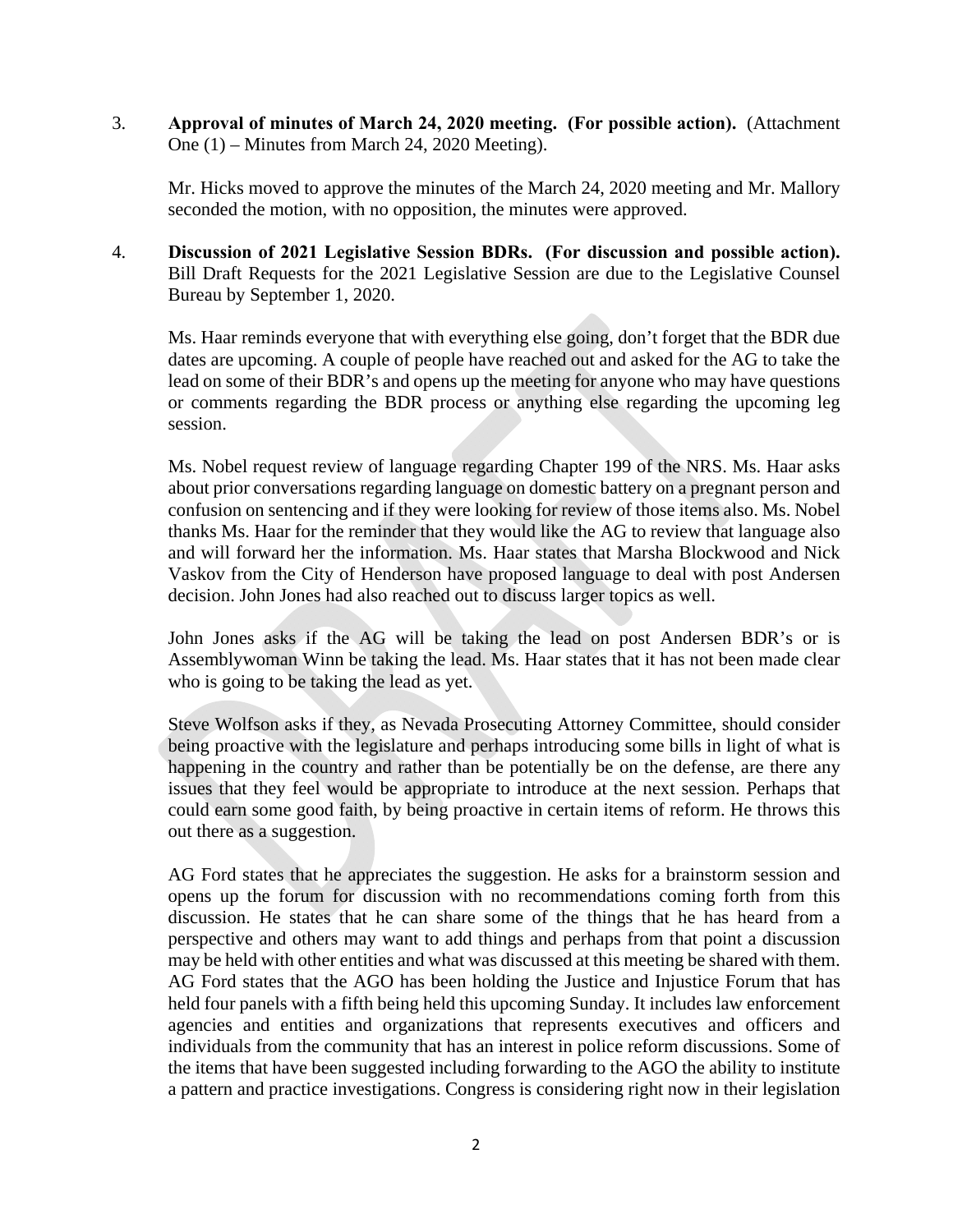on policing to give State AG's that authority, to allow some level at the State level for that jurisdiction. Another idea that is up for discussion is some form of concurrent jurisdiction with the AGO and the DA's in relation to the prosecution of policeman's conduct claims. Another discussion around police reform related to banning police choke holds or limiting its use. There have been discussions implementing and requiring a duty to intervene by police officers. These discussions have been around ensuring that enforcement of that duty to intervene is in place to give the community the confidence that the police departments are weeding out the bad apples. These are all brainstorming ideas that have come up and are a starting point for discussion.

 Ms. Haar states that she can provide a listing of these topics to the committee if there is some interest.

 Mr. Hall states that he would like to see the list and suggests that the list include direction for public records requests.

 Mr. Mallory states that for some of the rural counties that don't have access to the resources because they are smaller, it might be a good idea to share the ideas with them the facts and figures and things like that so that they have something to look at and work on.

 Mr. Wolfson asks if AG Ford is at liberty to let this committee know what type of criminal justice reform, if any, may be agenized for a proposed special legislative session.

 AG Ford puts forth an educated guess but does not know for sure that these items may be on the agenda: pattern and practice authorization, concurrent authority jurisdiction, and choke hold/knee hold ban or limited use.

Ms. Haar states that the other major topic is the duty for law enforcement to intervene.

 AG Ford relates the list from 8 Can't Wait and give the website for others to go onto to review. (8cantwait.org)

 Mr. Hicks states that there has not been a District Attorney's Association meeting in some time and he will reach out to the current President Mike McDonald and see if he can convene a meeting to talk, along with AG Ford regarding these issues. Timing will be an issue. Is there an idea or clarity on the timing of the special session?

 AG Ford states that it could be the first week of July or the second week of July, but he will keep everyone posted. In the meantime, we should keep with the time frame of July 5 to try to get together any bullet points that have been discussed to go over.

 Mr. Wolfson states the special session is limited in time and there are other issues to be discussed and his concern in regard to criminal justice reform, he thinks many of the things are very worthy of discussion and eventual implementation. We don't want to rush or jam their way through these topics. Many of them require in depth discussions. The concern is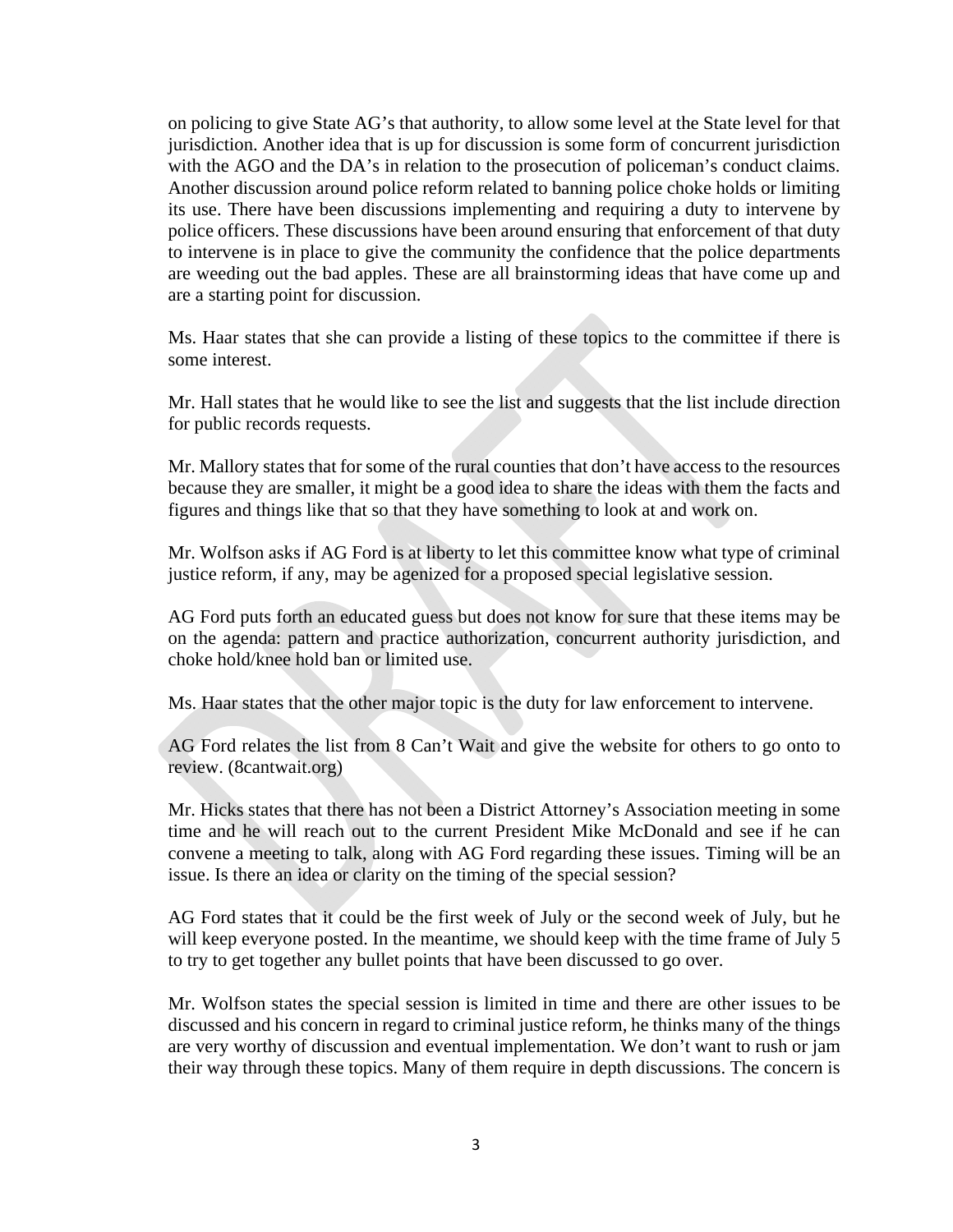that if one of the topics is given a 3-hour session and then legislators are asked to vote on something without a proper vetting, he doesn't want to see something crafted in haste.

 AG Ford acknowledges Mr. Wolfson's concern and agrees. There very well may be a very limited discussion on police reform by the Governor who dictates what is on the agenda in the special legislative session. It is important that individually and as a committee to find some time to come up with bullet points/language that can be recommended to the extent that if given the opportunity to speak about these matters can be done so.

 AG Ford discusses 8 Can't Wait website. He revisits some of the topics already discussed and lists other items that are listed on the website.

# 5. **Discussion of 2020 Prosecutor's Conference. (For discussion and possible action).**

Ms. Haar states that the Conference was to be held in September, but because of COVID-19 and budget concerns, it will not be held in person this year. She would like to discuss alternatives of what would be of interest to everyone. She would like to keep providing education and resources to all the prosecutors and wants to make sure that everyone has a chance to get in all their CLE credits. Ms. Haar would like to move this to an online platform and understands that in-house Clark County DA's office has done a number of CLE's for their own prosecutors. This has been done in Washoe County for their attorney's as well. She asks if there is any thoughts or ideas or other online CLE type classes that anyone would have a suggestion on.

Ms. Noble states that they have been doing in-house CLE for a few years. They have been working on a CLE covering specific points on SB 236 and when completed can make it available for prosecutors across the state, it's about one and a half hours long.

Mr. Mallory states that he believes the rural's would be most appreciative for the opportunity to take part in some of those CLE's. It would benefit them greatly at little cost.

Ms. Haar states that if anyone has additional topics or presentations that would like to be seen, she would still like to have a wide variety of presenters and topics that are normally given at the conference, please reach out to her.

## 6. **Public Comment**. **(For discussion only)**

Action may not be taken on any matter brought up Public comment shall be limited to five (5) minutes per person. Action may not be taken on any matter brought up under this agenda item, until scheduled on the agenda of a future meeting for possible action.

AG Ford asks if there are any other comments. None.

Motion to adjourn by Mr. Mallory and seconded by Mr. Hicks.